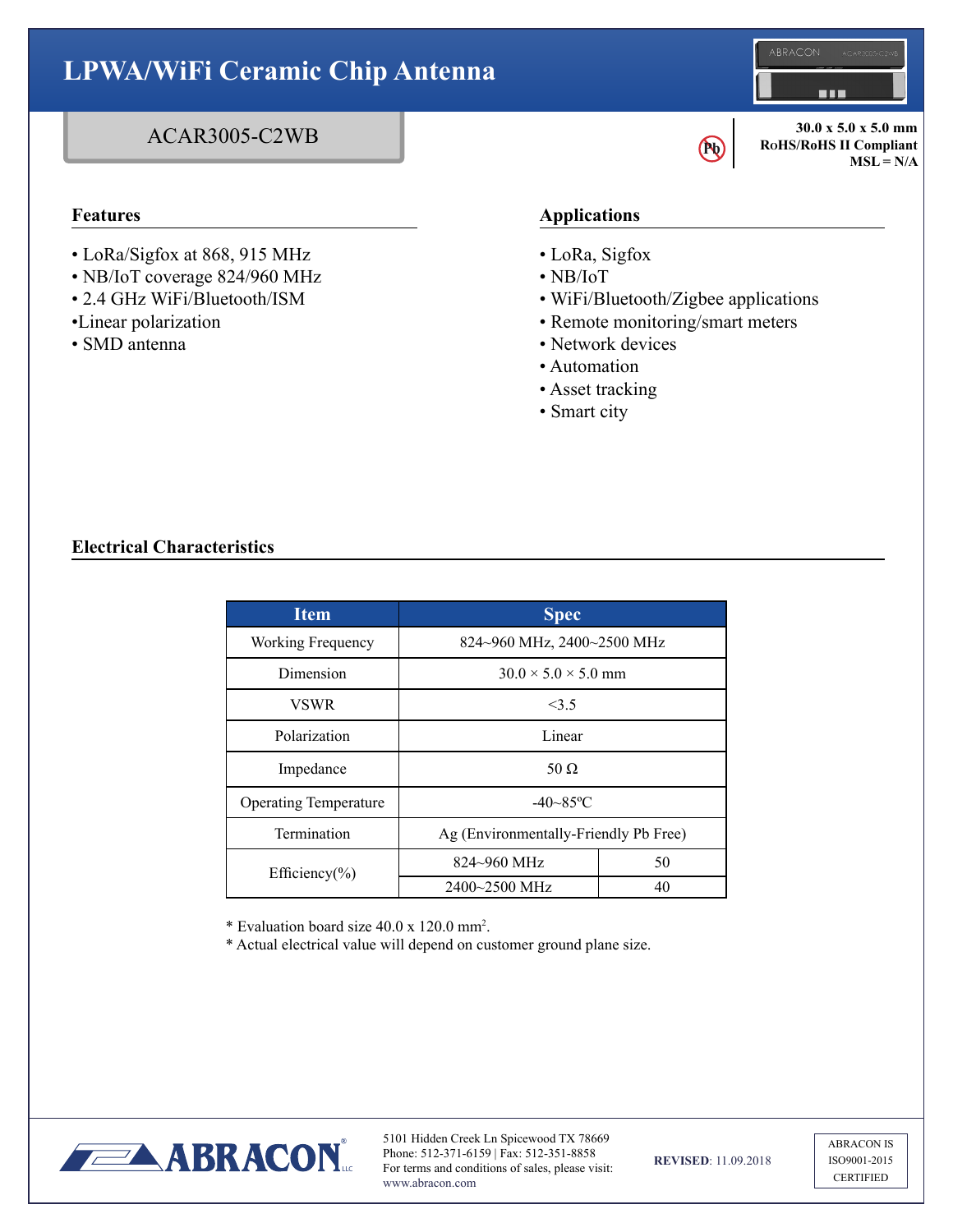



| <b>Antenna Return Loss and VSWR</b> |         |         |         |         |         |
|-------------------------------------|---------|---------|---------|---------|---------|
| Frequency (MHz)                     | 824MHz  | 960MHz  | 2400MHz | 2450MHz | 2500MHz |
| Return Loss (dB)                    | $-9.44$ | $-5.27$ | $-8.85$ | $-6.92$ | $-5.47$ |
| <b>VSWR</b>                         | 2.02    | 3.39    | 2.12    | 2.64    | 3.27    |



5101 Hidden Creek Ln Spicewood TX 78669 Phone: 512-371-6159 | Fax: 512-351-8858 For terms and conditions of sales, please visit: www.abracon.com

**REVISED**: 11.09.2018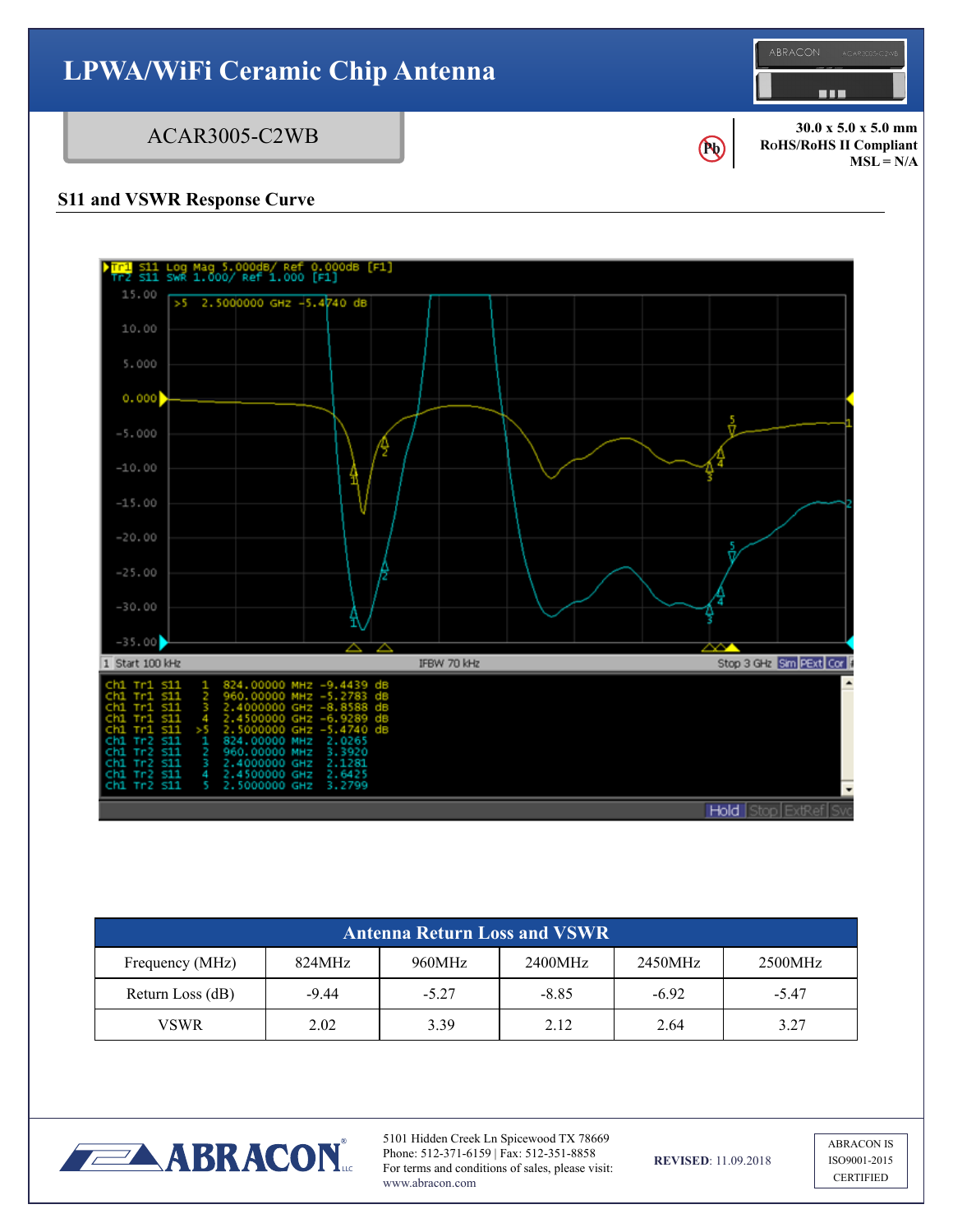# **LPWA/WiFi Ceramic Chip Antenna**

## ACAR3005-C2WB

**Pb** 

**30.0 x 5.0 x 5.0 mm RoHS/RoHS II Compliant**  $MSL = N/A$ 

**HILL** 

## **Gain and Efficiency**

(Ground length: 107mm)

| <b>Antenna Peak Gain Parameter Summary</b> |       |      |       |       |       |
|--------------------------------------------|-------|------|-------|-------|-------|
| Frequency                                  | 824   | 960  | 2400  | 2450  | 2500  |
| Peak Gain(dBi)                             | 0.84  | 0.08 | 2.61  | 2.20  | 1.18  |
| Efficiency $(\% )$                         | 55.26 | 4792 | 48.05 | 42.62 | 35.36 |





5101 Hidden Creek Ln Spicewood TX 78669 Phone: 512-371-6159 | Fax: 512-351-8858 For terms and conditions of sales, please visit: www.abracon.com

**REVISED**: 11.09.2018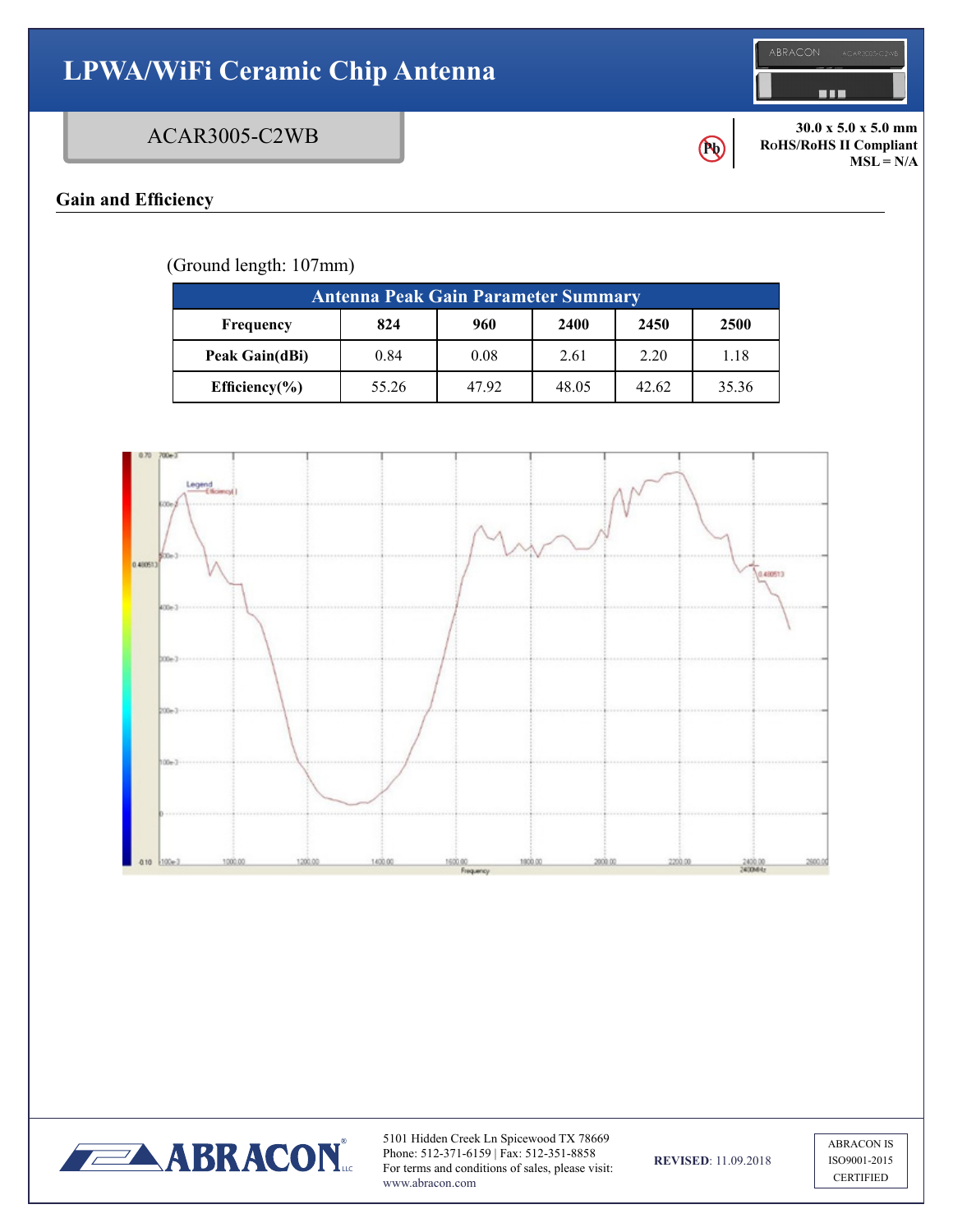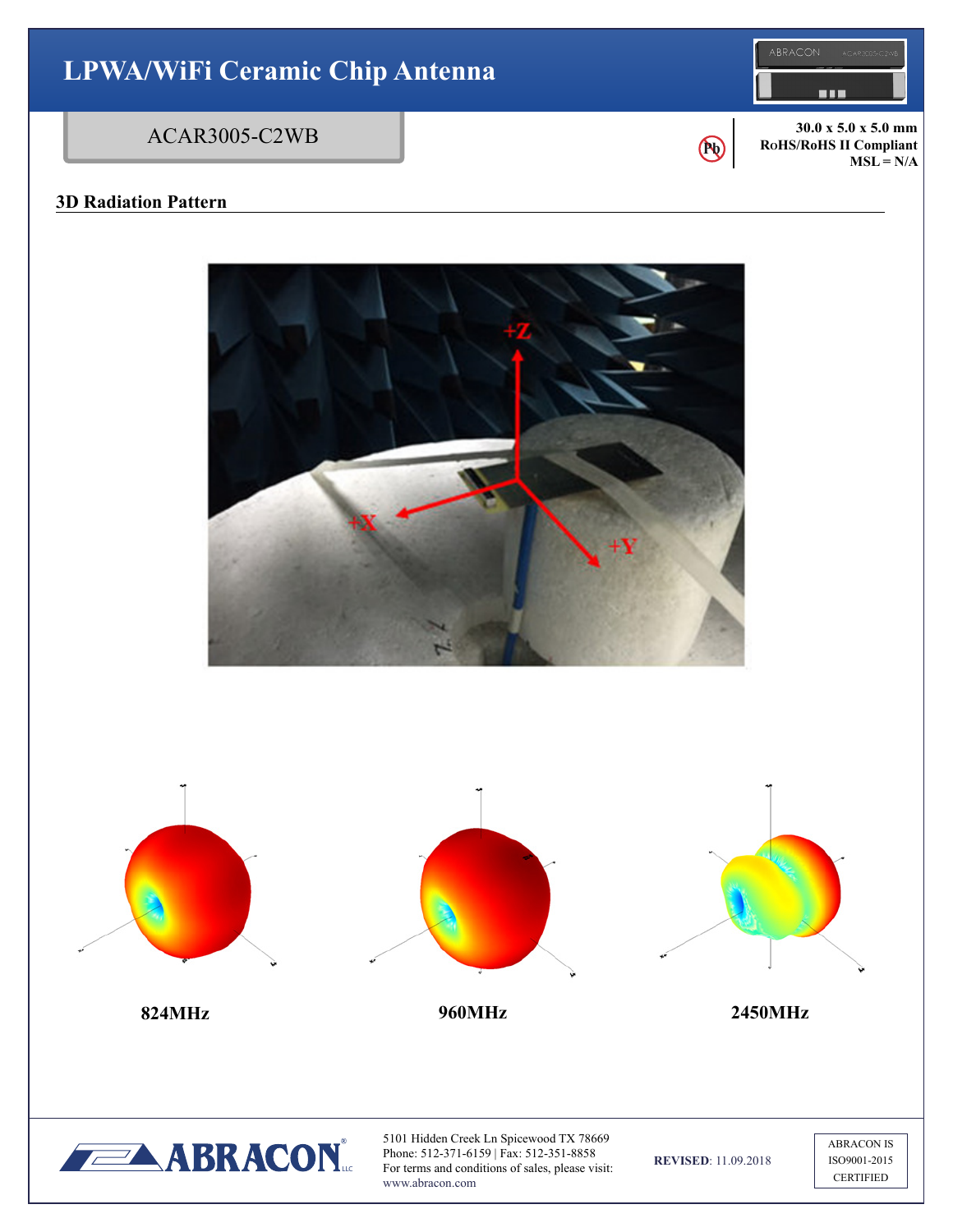

Phone: 512-371-6159 | Fax: 512-351-8858 For terms and conditions of sales, please visit: www.abracon.com

**REVISED**: 11.09.2018

ISO9001-2015 **CERTIFIED**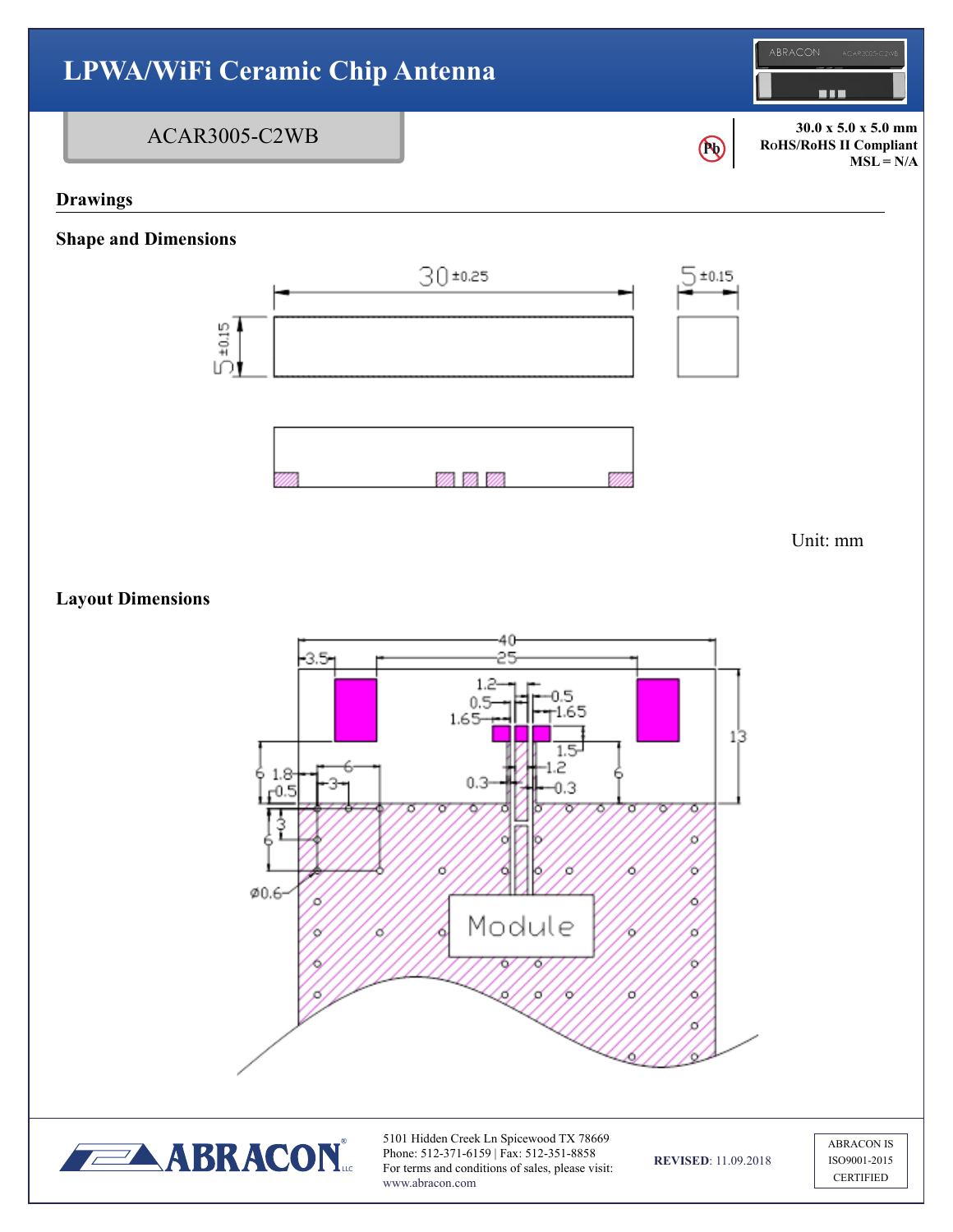



| <b>Circuit Symbol</b> | <b>Size</b> | <b>Description</b> |
|-----------------------|-------------|--------------------|
|                       | 0402        | 3.9nH Inductor     |
|                       | 0402        |                    |



5101 Hidden Creek Ln Spicewood TX 78669 Phone: 512-371-6159 | Fax: 512-351-8858 For terms and conditions of sales, please visit: www.abracon.com

**REVISED**: 11.09.2018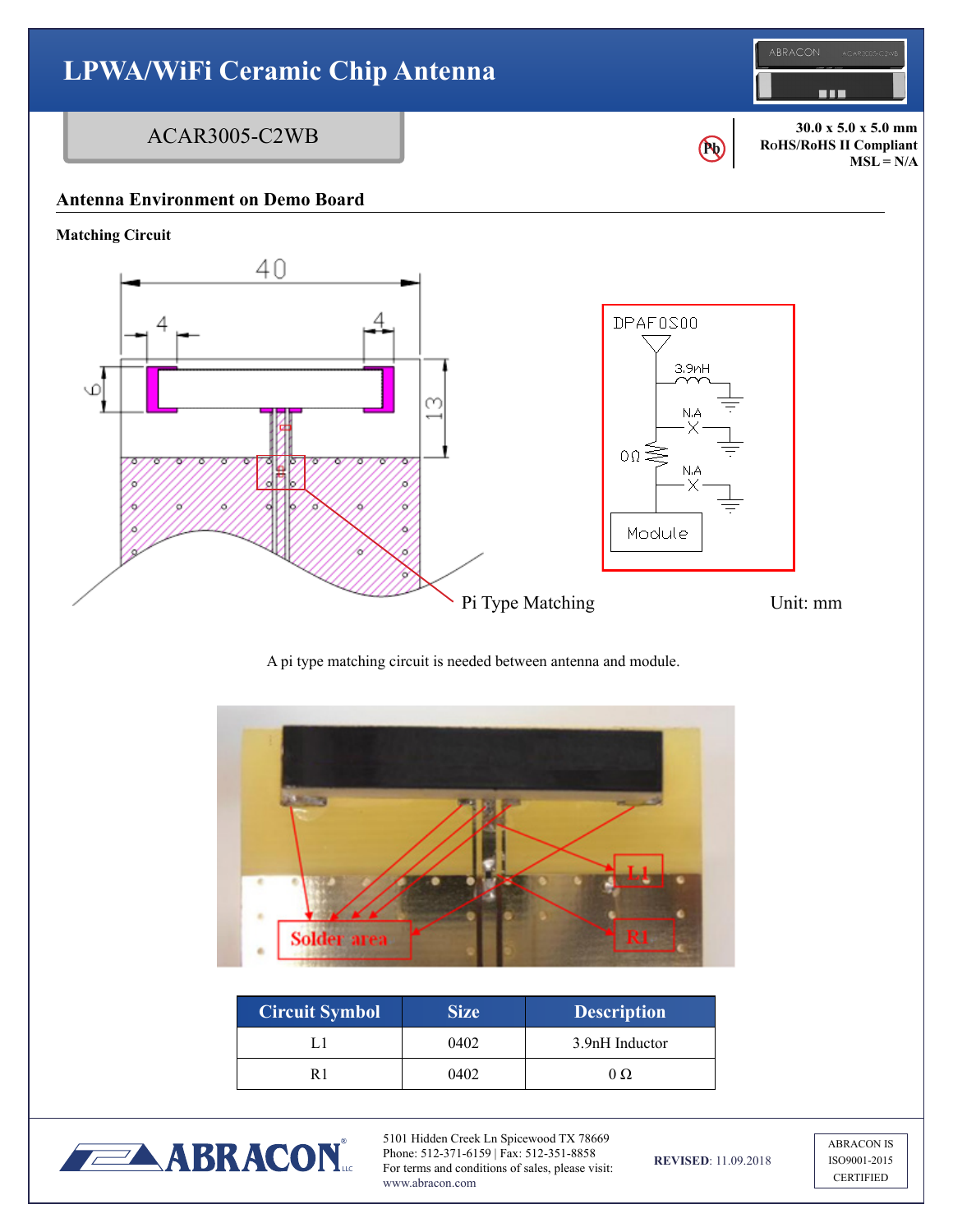

Unit: mm



5101 Hidden Creek Ln Spicewood TX 78669 Phone: 512-371-6159 | Fax: 512-351-8858 For terms and conditions of sales, please visit: www.abracon.com

**REVISED**: 11.09.2018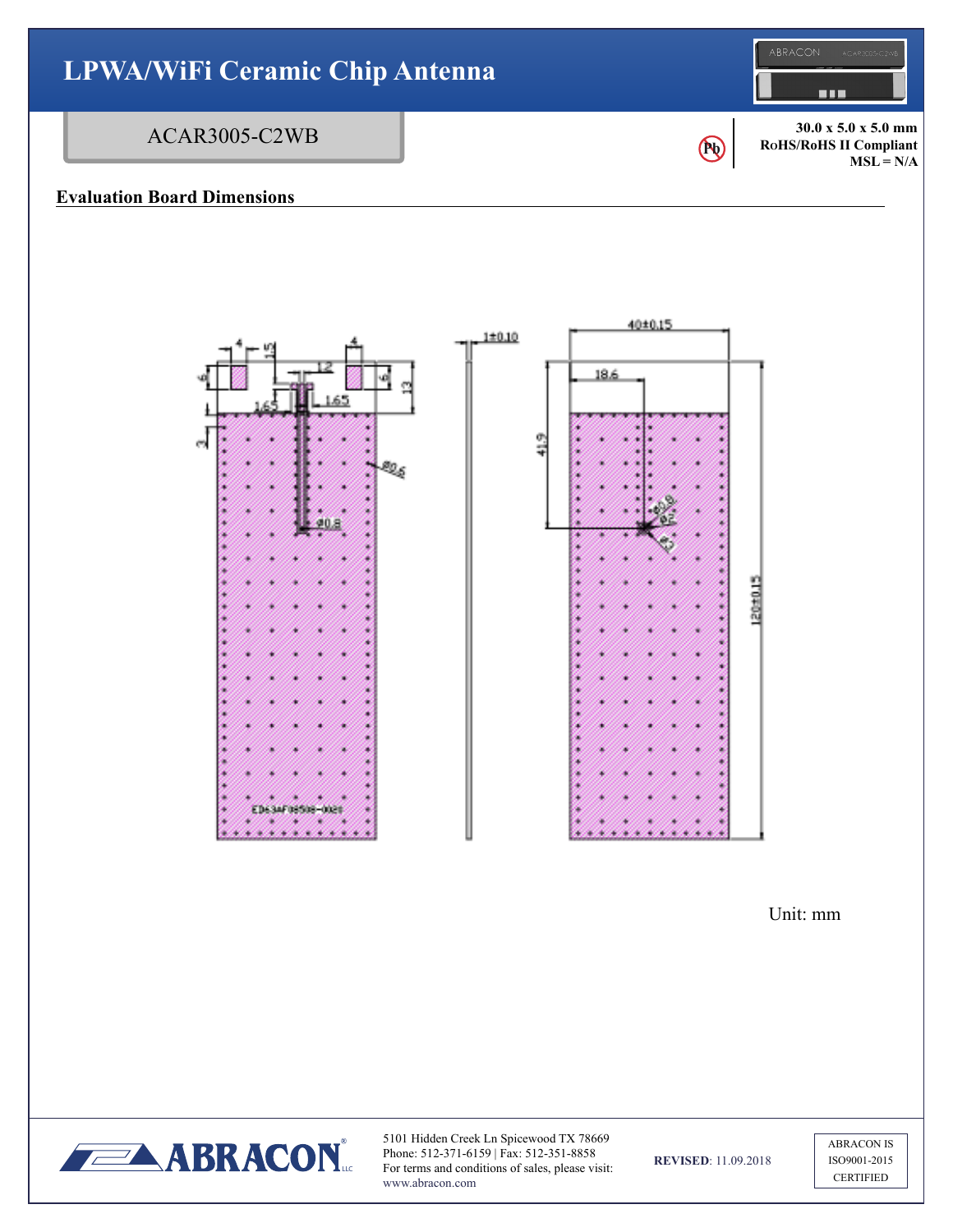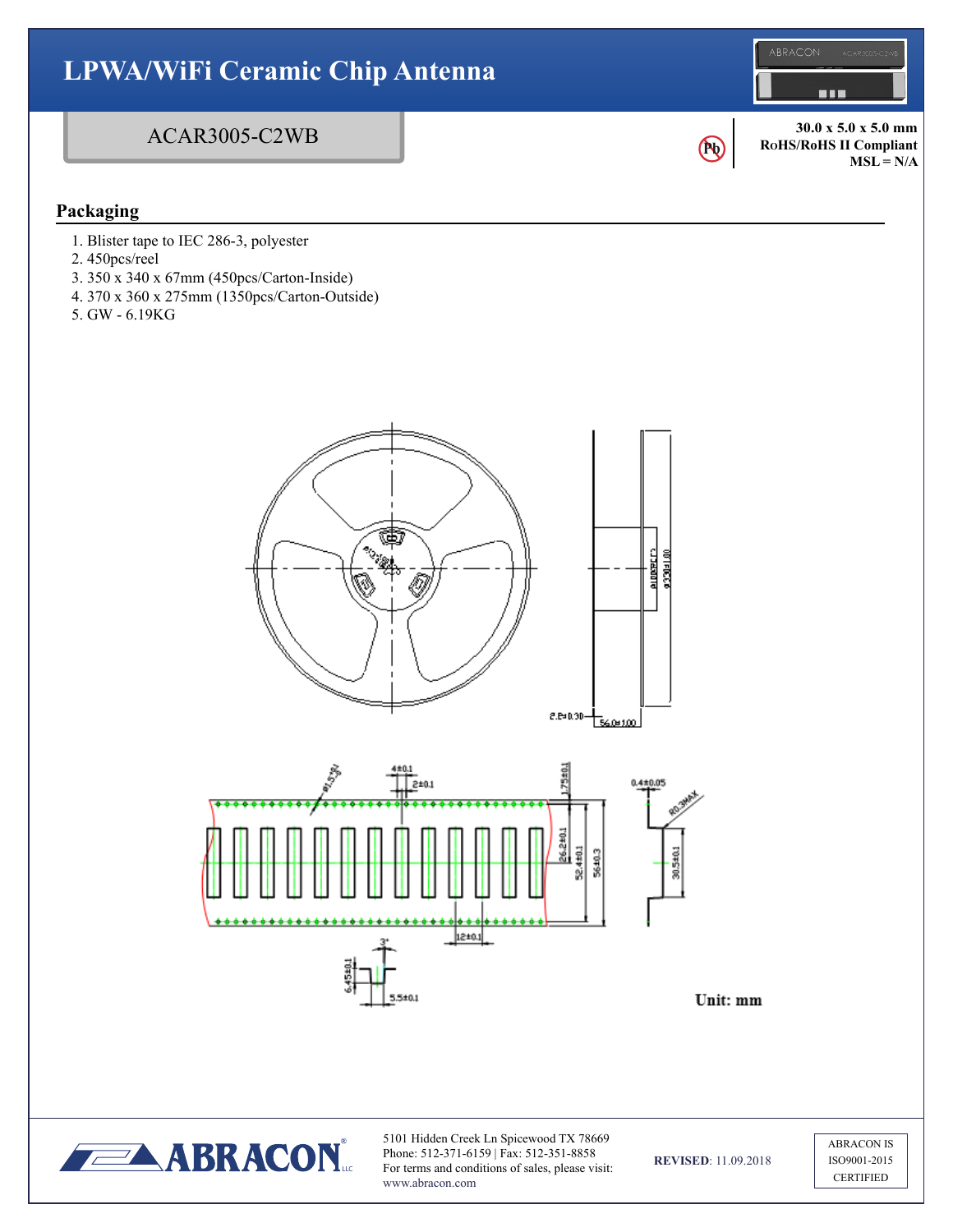

designed using one, two, or three components.

#### **Recommended Reflow Soldering Profile**

Abracon products can be assembled following Pb-free assembly. According to the Standard IPC/JEDEC J-STD-020C, the temperature profile suggested is as follow:

| <b>Phase</b>                       | <b>Profile Features</b>                                    | <b>Pb-Free Assembly</b><br>(SnAgCu) |
|------------------------------------|------------------------------------------------------------|-------------------------------------|
|                                    | -Temperature Min(Tsmin)                                    | $150^{\circ}$ C                     |
| <b>PREHEAT</b>                     | -Temperature Max(Tsmax)<br>-Time(ts) form (Tsmin to Tsmax) | $200^{\circ}$ C<br>$60-120$ seconds |
| <b>RAMP-UP</b>                     | Avg. Ramp-up Rate (Tsmax to TP)                            | $3^{\circ}$ C/second(max)           |
| <b>REFLOW</b>                      | $-Temperature(TL)$                                         | $217^{\circ}$ C                     |
|                                    | -Total Time above $TL(tL)$                                 | $30-100$ seconds                    |
| <b>PEAK</b>                        | $-Temperature(TP)$                                         | $260^{\circ}$ C                     |
|                                    | $-Time(tp)$                                                | $20-30$ second                      |
| <b>RAMP-DOWN</b>                   | Rate                                                       | 6 °C/ second max.                   |
| Time from 25°C to Peak Temperature |                                                            | 8 minutes max                       |
| Composition of solder paste        |                                                            | 96.5Sn/3Ag/0.5Cu                    |
| Solder Paste Model                 |                                                            | SHENMAO PF606-P26                   |

**Note:All the temperature measure point is on top surface of the component, if temperature over recommend, it will make component surface peeling or damage.**



5101 Hidden Creek Ln Spicewood TX 78669 Phone: 512-371-6159 | Fax: 512-351-8858 For terms and conditions of sales, please visit: www.abracon.com

**REVISED**: 11.09.2018